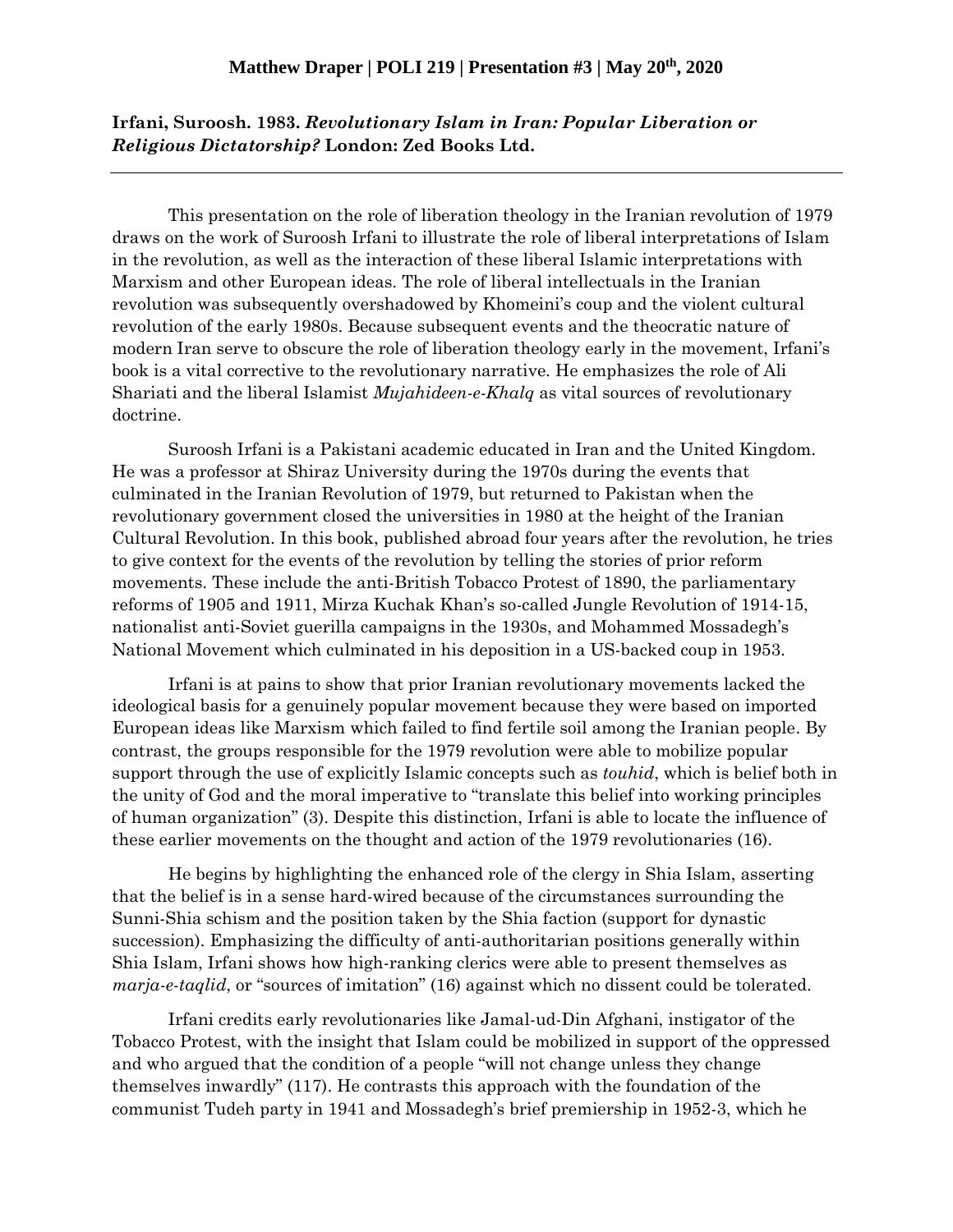argues were focused towards urban intellectuals and joined the Shah's government in embracing modernity, thus cutting themselves off from the mass of the Iranian people.

At the same time, Khomeini was making a decisive break from modernity at his seminary in Qom. The ayatollah framed his criticism of the Shah's government in Koranic terms, comparing him to Yazid I, who assassinated Muhammad's grandson Husayn ibn Ali and instigated the Second Fitna (82). However, Khomeini's exile in 1964 and the harsh crackdown by the SAVAK secret police on political dissent created space for a less directly confrontational interpretation of Islam's role in political change. Irfani credits the intellectual Ali Shariati, the cleric Ayatollah Taleqani, and the *Mujahideen-e-Khalq* movement as the driving forces behind a novel theological exegesis that motivated revolution. These forces were briefly unified in the Liberation Movement, a political party dedicated to a modern interpretation of Islam founded by Mehdi Bazargan in 1962. The Liberation Movement aimed to break the clergy's monopoly on Koranic exegesis and present Islam in a modern light acceptable to urban elites without cutting it off from popular interpretations (138). However, beginning in 1963 the party was outlawed and the SAVAK secret police murdered many members and drove the rest into exile.

Irfani's discussion of the conflict within revolutionary movements between Marxism and Islam is fascinating. The stifling conservatism and opposition to change of the Iranian clergy had turned much of the urban intelligentsia decidedly against Islam, and movements like the *Fedayeen-e-Khalq* were explicitly secular and Marxist in their origins. But as Shariati puts it, this reluctance was only because "the social backwardness and impoverished cultural perspective of the masses had been cleverly exploited by vested interests in the secular and religious domains" (90). As a result, "the cream of Iran's consciousness was being skimmed by Marxism," which, because its dogmas were impenetrable to the people, could never serve Iran as the substrate for revolutionary change (91). Irfani sees Shariati and intellectuals like him as engaged in a battle "to release Islam from the shackles of medieval thought".

Five university graduates from Teheran founded the *Mujahideen-e-Khalq* in 1965 in order to carry on the Liberation Movement's political struggle by violent, revolutionary means. Almost immediately it came into conflict with the SAVAK secret police, and within a decade an incredible 97% of its members had been rounded up and murdered (88). Its platform predicated revolutionary success on theoretical coherence. The *Mujahideen-e-Khalq* argued that the original version of Islam was not the version practiced by the Shah's government, but rather "was opposed to despotism, capitalism, colonialism and conservative clericalism" (96). Arguing that modern regimes had "used the Quran for tranquilizing and anesthetizing the masses" (96), *Mujahid* thinkers focused on the prophet's injunctions to strive for *qest* (equity) in earthly society, calling the Shah's Islam an "Islam of imperialism...made for the next world and having nothing to do with the life of this world" (100). They saw the admission of capitalist, Marxist or any other outside dogma into Iranian society as *shirk* (polytheism), and saw the world as "an archetypal battle between *touhid* and *shirk*, between belief in Allah the transcendent one and belief in manmade gods" (99). Far from the regime's admonishment that a true Muslim could not be a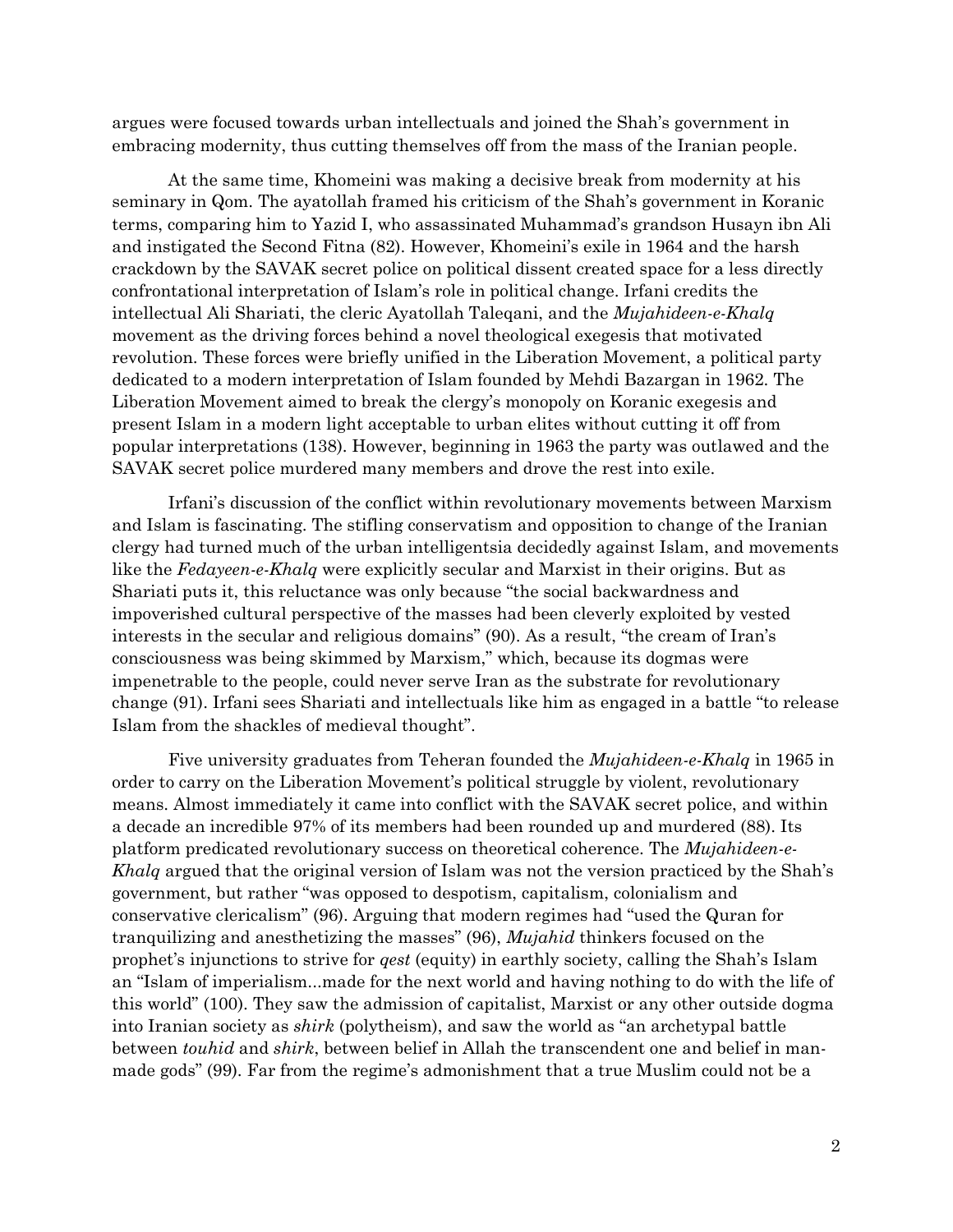revolutionary because *jihad* prohibited war against fellow believers, the *Mujahideen-e-Khalq* believed that "a true Muslim can be nothing but a revolutionary" (101).

Marxist members of the *Mujahideen-e-Khalq* conducted a coup against the "backward" Islamist members in 1975, killing many of them and driving others into exile. Although at the time allegations were made that the secret police were behind the internecine conflict, it later emerged that the Marxist members planned the massacre on their own (104). The Marxist *Fedayeen-e-Khalq* too denounced Islam as a "petty bourgeois ideology" (111). Despite the Marxist takeover, the SAVAK secret police were so effective that within a year most of the Marxist members of the *Mujahideen-e-Khalq* had been jailed or murdered, and gradually revolutionary Islamists regained control. It was in this context that the works of Ali Shariati came to prominence in the proto-revolutionary movement.

Ali Shariati was born in a rural village in Khorasan and was educated on a state scholarship in Paris under a prominent French scholar of Islam, Louis Massignon. His major contribution was to redefine Shia Islam as a revolutionary ideology. Shariati condemned the traditional clergy and the Marxist intellectuals alike for "severing their relations with society and the masses" (118). During this time, he propagated the works of the Liberation Movement more widely in Europe, and translated works by Franz Fanon and Umar Uzgan into Farsi.

Shariati rejects liberalism, conservatism *and* reformism (gradualism). He instead adverts to a method supposedly used by the Prophet of retaining the form of a practice but changing its content (122). Giving the example of the Hajj's transformation from an idolatrous ritual, Shariati argues that this means alone retains contact with the people, and that it is impossible to inject new ideas without organic roots into a polity. Adopting the division of the world into *touhid* and *shirk*, Shariati argued that it was not possible to capture the essence of Islam through meditation or ratiocination but that it had to come through contact with the people (126). He emphasized right action no matter the cost, drawing on the tale of Hosein's opposition to Yazid and his subsequent annihilation to underscore the need to act rightly even in the face of death. As he put it, "Just as the heart injects life into the body…so the *shaheed* [martyr] is the heart that transmits blood to the dried up body of society" (133). Arrested immediately on his return to Iran, Shariati was released into exile in 1977 and died under suspicious circumstances in London seeral weeks later.

The last figure that Irfani connects to the revolutionary struggle is Ayatollah Taleqani, the "nucleus of the revolution inside Iran" (141). Already an old man in 1979, Taleqani was a liberal cleric who had become acquainted with urban Marxist dissidents during several stints in prison in the 1950s and 1960s. He was impressed by what he called their "transpersonal ideological commitment," (139), and argued that Islam and communism shared a communal way of living, though he disputed the focus on "historical materialism and the primacy of matter" (144).<sup>1</sup> Some of Taleqani's pronouncements at the

<sup>&</sup>lt;sup>1</sup> "We regard the Cuban Revolution as a magnificent revolution. In fact, any revolution in any part of the world which is against injustice, despotism and imperialism is, in our view, an Islamic revolution" (146-7).